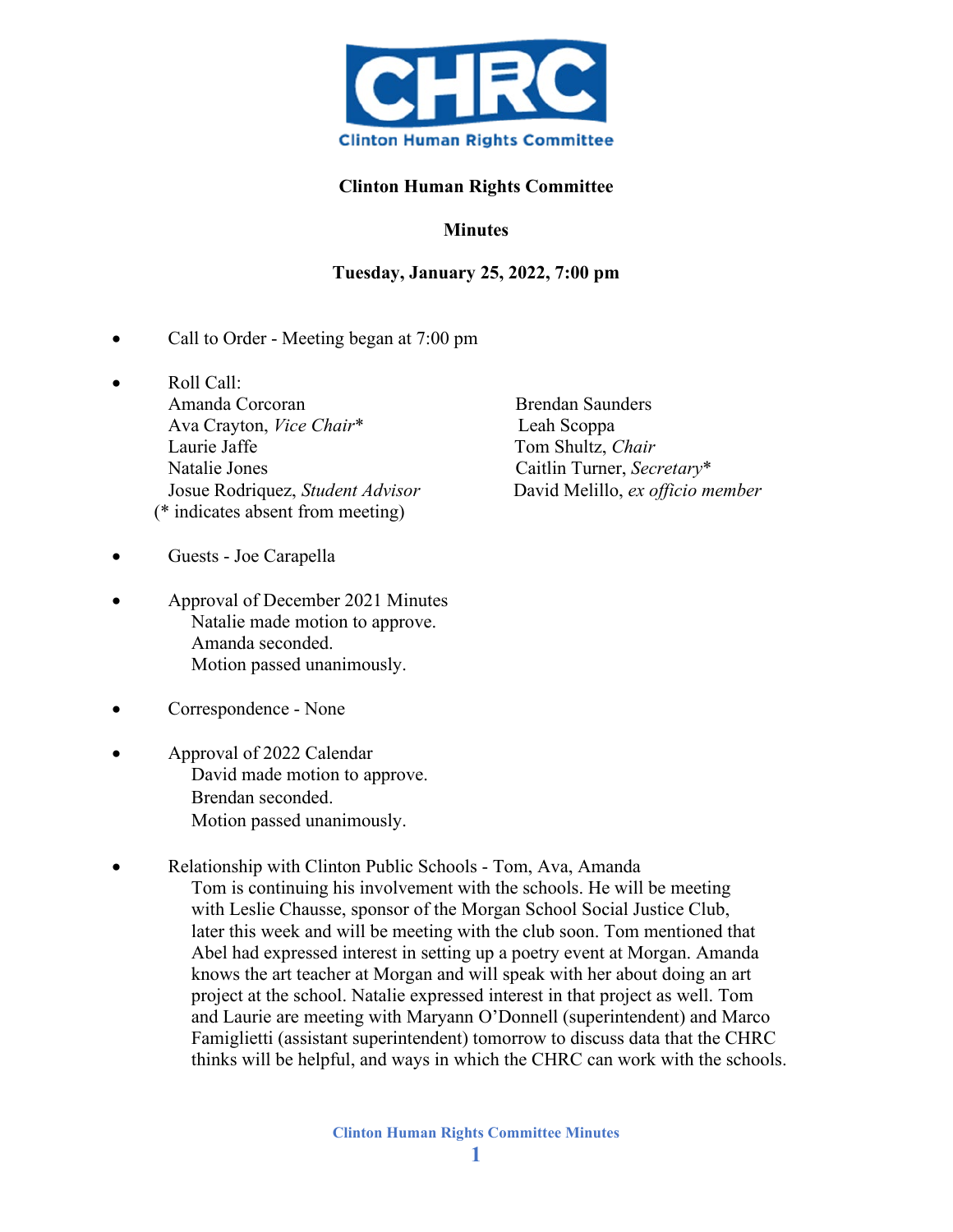• Morgan School news - Abel, Leah

 Leah discussed a current project in which students will prepare an exhibit about the diverse nature of the Morgan student body. A map will show students' and their families' countries of origin, and languages spoken at home will be listed. Abel believes that this project will help inform students about the diversity in the school.

- Meetings with HCH Library and other possible partners Tom and others Tom and Laurie will be meeting with Sarah Borgnis-Tobin, Adult Program Director at HCH, next week to discuss developing library initiatives. Tom discussed his recent meeting with Police Chief Vincent DeMaio, in which the Chief had described a few initiatives he had taken; Tom thought the meeting went well. David mentioned that he thinks the Chief has been responsive to community needs.
- Social Media Tom Tom asked the committee members to "like" and comment on the CHRC Facebook posts.
- Health Equity ideas/communications Amanda Amanda has done research on "Period Poverty" and has been discussing this issue with Abby Roccapriore, PTA Vice President. Although 14 states have programs concerning Period Poverty, Connecticut does not. Amanda will continue her research and continue to reach out to the schools. Natalie will work with her on this initiative. Tom will raise this initiative at tomorrow's meeting with O'Donnell and Famiglietti.
- Research and demographics Laurie, David No discussion of any new matters.
- Grants Laurie, David, Tom Tom will be meeting with Cynthia H. Clegg of the Community Foundation of Middlesex County to discuss possible funding.
- Podcast/video storytelling presence Brendan, Tom, Natalie Tom and Brendan will meet to discuss Brendan's plan for podcasts. Brendan said he would be interested in interviewing a high school student. He is doing his first podcast next week, with writer Drew Ladd.
- Messaging brainstorm ideas for catchy slogan on yard signs, stickers All, Tom, Natalie No discussion.